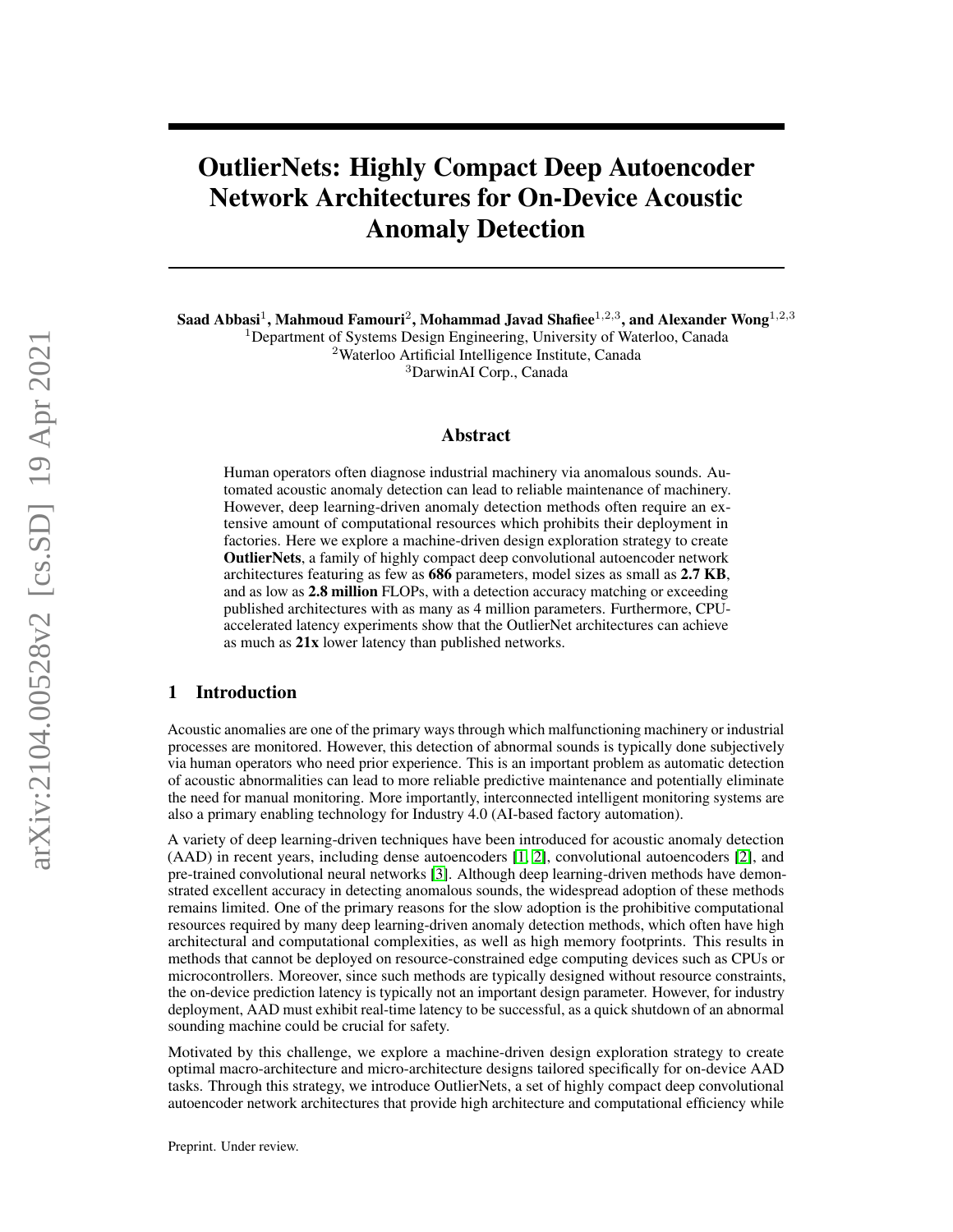providing high unsupervised AAD accuracy. In addition to assessing *area under the receiver operating curve* (AUC) performance, we further assess the CPU-accelerated latency performance of the OutlierNet architectures by leveraging a domain-specific compiler in the form of the OpenVINO platform, as well latency performance as on an ARM Cortex A-72 embedded CPU.

### 1.1 Related Work

Until recently, the area of deep learning-driven AAD has been relatively underrepresented in the research literature. This has primarily been due to the lack of publicly available datasets. However, this situation has improved significantly in recent years with the release of AAD datasets such as MIMII [\[1\]](#page-5-0), and ToyADMOS [\[4\]](#page-5-3). Traditionally, autoencoders have been the cornerstone for anomaly detection [\[2,](#page-5-1) [5,](#page-5-4) [6,](#page-5-5) [7\]](#page-5-6). In the context of AAD, autoencoders are typically trained in an unsupervised manner on the normal operating sounds of machines. The key idea here is that an autoencoder will learn to reconstruct a machine's normal sounds with little reconstruction error. If the autoencoder is fed with an unseen (anomalous) sound, the reconstruction error would be significantly higher, leading to the detection of anomalous events. As a result, the reconstruction error of anomalous sounds would have a different distribution than for normal or ambient sound.

Autoencoders are typically trained on the features extracted from raw audio signals, with spectral features such as Mel-frequency Cepstral Coefficients [\[2\]](#page-5-1) and Mel-spectrograms [\[2,](#page-5-1) [5,](#page-5-4) [6\]](#page-5-5) amongst the most popular. A Mel-spectogram is similar to a conventional spectogram, with the major difference being that the sound is represented on the Mel-scale, which measures the pitch as perceived by humans. The advantage offered by a Mel-spectrogram is that it transforms the time-series representation of the acoustic signal into a rich higher-dimensional representation of frequency, time, and intensity (power), which makes them well-suited for convolutional autoencoder architectures.

Muller *et al.* [\[3\]](#page-5-2) proposed the use of ImageNet pre-trained CNNs (e.g., ResNet-18 [\[8\]](#page-5-7) and AlexNet [\[9\]](#page-5-8)) for automatic feature extraction from Mel-spectrograms. The extracted features are subsequently fed to traditional machine learning methods such as Gaussian Mixture Models and Support Vector Machines for inference. Although the aforementioned deep learning-driven methods have demonstrated excellent accuracy, the resulting systems require a large amount of computational and memory resources to operate. For example, a ResNet-18 based feature extractor would require 1.8 billion FLOPs for inference and exhibits a memory footprint of over 500 MB. To address the high complexity of such pre-trained CNN architectures, Ribeiro *et al.* [\[2\]](#page-5-1) proposed a tailored deep convolutional autonencoder architecture for AAD with a much lower architectural complexity at 4M parameters and a memory footprint of 15 MB. Banbury *et al.* [\[10\]](#page-5-9) leveraged a differentiable neural architecture search strategy [\[11\]](#page-6-0) to design neural network architectures for microcontrollers, the smallest of which is a dense autoencoder architecture with an impressive size of 270 KB and the AUC of 84.7%.

# 2 Methods

In this study, we present OutlierNets, a family of highly compact deep convolutional autoencoder architectures tailored for real-time detection of acoustic anomalies. These networks were designed with a machine-driven design exploration strategy. Human expertise was leveraged to design operational constraints and initial design prototype while the machine-driven design exploration process traverses the architectural search space for optimal network design.

# 2.1 Dataset

To evaluate the OutlierNet designs, we employ the MIMII dataset [\[1\]](#page-5-0). The dataset consists of normal and malfunctioning sounds of industrial fans, valves, sliders, and pumps. In this study, we focus on the slider and fan machine types. Each machine type is comprised of recordings for four different machines. For example, for the slider machine type, recordings of four distinct slider machines are provided. The training set comprises normal recordings exclusively, whereas the test set is an even mix of malfunctioning and normal sounds. To quantify our detection accuracy, we use the commonly used area under the receiver operating curve (AUC) metric.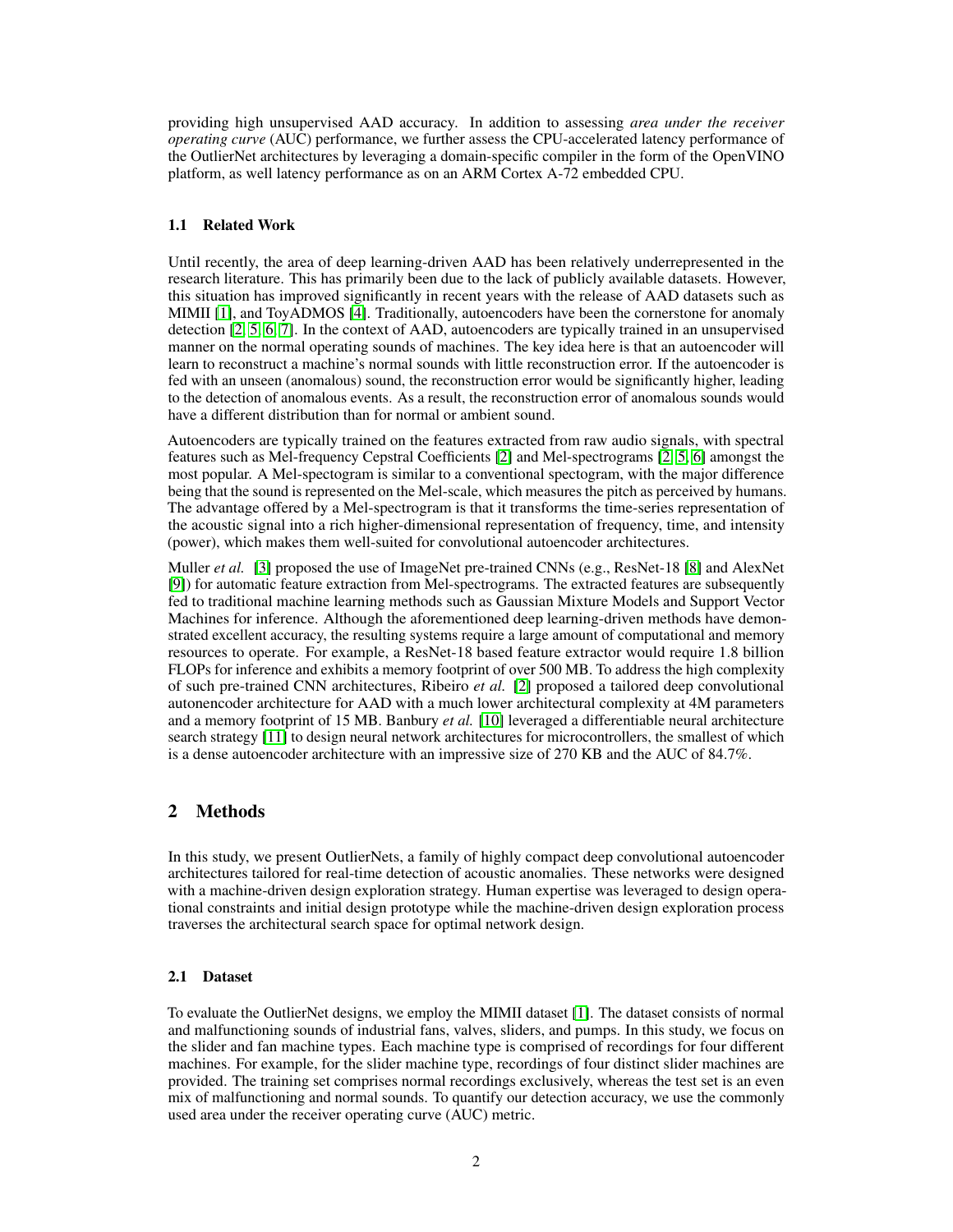#### 2.2 Mel-spectrograms

Similar to [\[2,](#page-5-1) [6\]](#page-5-5), we train OutlierNets on Mel-spectrograms of acoustic recordings rather than timeseries representations. We employ 128 Mel bands with a hop length of 512, with the Fourier window set to 1024, resulting in  $313 \times 128$  Mel-spectrograms. The resulting Mel-spectrogram is then cropped into  $32 \times 128$  windows with no overlap. Each window represents approximately one second of audio. This is crucial for two reasons. First, the shorter window provides a more uniform image for an autoencoder to learn. Second, a shorter window demonstrates that our system requires only one second of recorded audio to detect anomalous sound. This is an important consideration for real-time AAD. A system that requires a considerably longer recording would have an inherent lag built into the system and would not be real-time, even if the prediction itself is rapid. An example of a Melspectrogram is given in Figure [1](#page-3-0) along with the cropping boxes. Note that the small window would not deteriorate the autoencoder's ability to detect anomalous sound, even if the duration of the acoustic anomaly is longer than one second. This is because if an acoustic anomaly completely encompasses  $a$  32  $\times$  128 window, the autoencoder would still exhibit a substantially high reconstruction error, assuming that the anomalous sound is different from the normal operating sounds of the machine.

## 2.3 Machine-driven Design Exploration

Prior to advances in machine-driven exploration of architectural search spaces, the design of neural network architectures was a very challenging and time-consuming process. The additional resource constraints necessary for real-time edge scenarios (e.g., architectural and computational complexities, memory footprint, etc.) makes this process even more challenging. Given the number of design hyperparameters involved, the architectural search space of even simple neural networks is often extremely large. This led to great recent interest in machine-driven methods for exploring the architectural search space to find the optimal network given a set of constraints or design objectives.

The problem of traversing the architectural search space for an optimal neural network can be generally framed in two different ways. The first category of approaches [\[12,](#page-6-1) [13,](#page-6-2) [10,](#page-5-9) [14\]](#page-6-3) formulates the search as a multi-objective optimization problem. The objectives can include criteria such as network size, inference latency, accuracy or FLOPs. In these approaches, optimization is performed via reinforcement learning, evolutionary algorithms, and gradient descent. The second category of approaches [\[15\]](#page-6-4) leverages a constrained optimization problem formulation, which consists of an objective function (e.g., [\[16\]](#page-6-5)) as well as a set of operational constraints such as accuracy requirements and computational and architectural requirements.

In this investigation, we leverage the second approach via generative synthesis [\[15\]](#page-6-4) to explore the architecture design space and obtain optimal network designs for on-device real-time AAD. The ultimate goal of this study is to achieve an optimal balance between accuracy and efficiency. To achieve this, we leveraged the performance function proposed in [\[16\]](#page-6-5) which takes into account the tradeoff between accuracy, computational complexity, and architectural complexity, and further imposed network parameter count constraints  $(< 100, 000$  parameters) and AUC constraints (within 10% of state-of-the-art convolutional autoencoder architecture in [\[2\]](#page-5-1), which has 4M parameters). More specifically, generative synthesis can be formulated as a constrained optimization problem, where the goal is to obtain a tailored deep neural network architecture as determined by an optimal generator G which, given seeds  $S$ , generates neural network architectures that maximize a performance function U while satisfying the constraints defined in an indicator function  $1_r(\cdot)$ ,

$$
\mathcal{G} = \max_{\mathcal{G}} \mathcal{U}(\mathcal{G}(s)) \text{ subject to } 1_r(G(s)) = 1, \forall \in \mathcal{S}.
$$
 (1)

Given an initial design prototype  $\varphi$ , U, and  $1_r(\cdot)$ , the approximate solution to this constrained optimization problem can be found in an iterative fashion. In this study, we formulate  $1_r(\cdot)$  to impose the parameter count and AUC constraints mentioned earlier. For the initial design prototype  $\varphi$ , we leverage human experience and expertise and we define a convolutional autoencoder design prototype whose input is a  $32 \times 128$  Mel-spectrogram, with convolutional kernel sizes defined as  $3 \times 3$ .

Examples of the final OutlierNet architecture designs for AAD for fans and for sliders are shown in Figure [1b](#page-3-0) and [1c](#page-3-0). A number of observations can be made about the OutlierNet architecture designs. First, the OutlierNet designs possess very lightweight macro-architecture designs comprised largely of depthwise convolutions, pointwise convolutions, and replicators for high efficiency. Second, the OutlierNet designs exhibit high micro-architecture design diversity to further reinforce a strong balance between AAD accuracy and efficiency. Third, the OutlierNet designs exhibit macro-architecture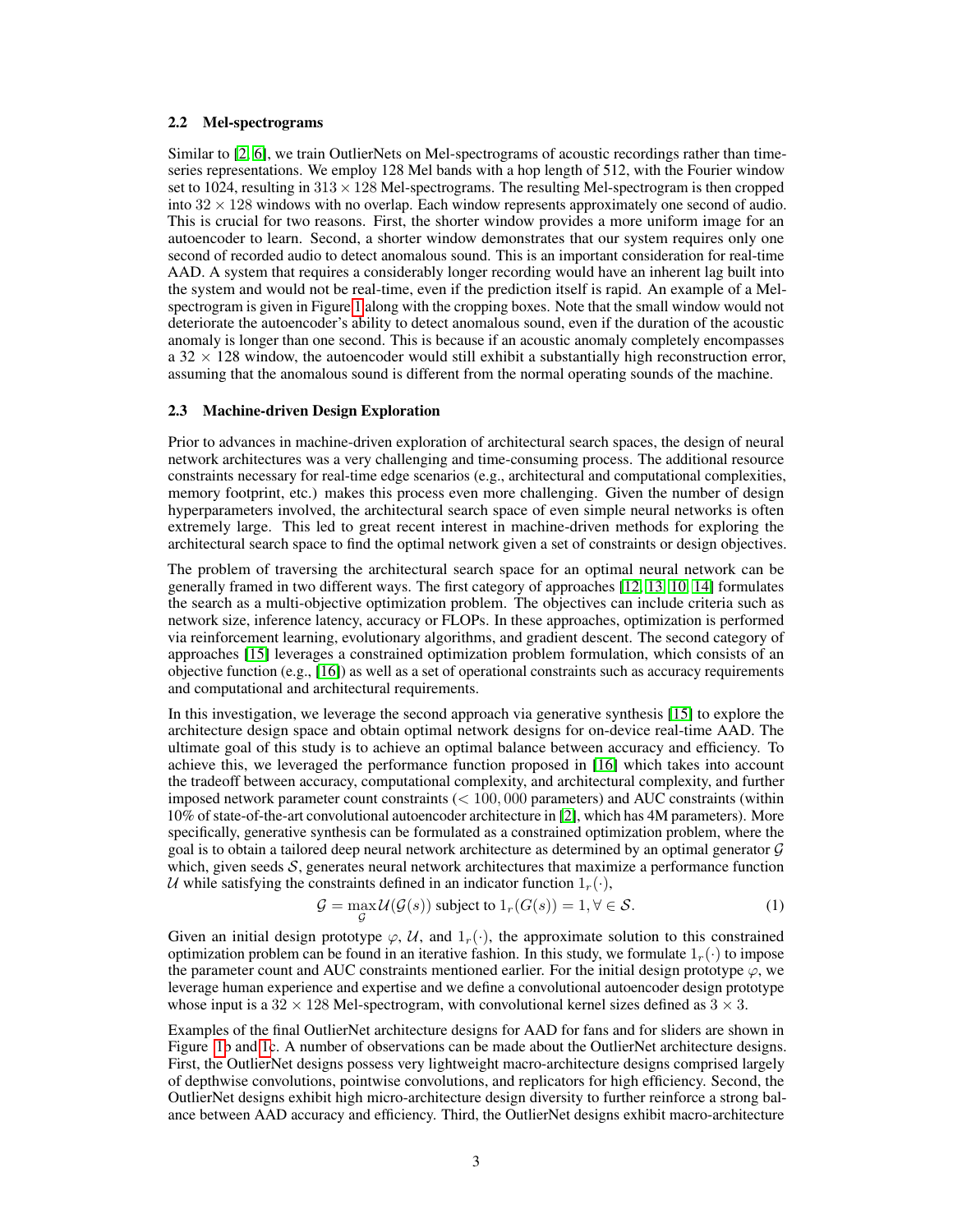<span id="page-3-0"></span>

Figure 1: a) Mel-spectrogram of anomalous fan sound. Green dashed boxes represent  $32 \times 128$  crops, each representing approximately one second of audio. b) Example of an OutlierNet autoencoder architecture for fan AAD tasks (ID: 06, SNR: 6 dB) c) Example of an OutlierNet autoencoder architecture for slider AAD tasks (ID: 00, SNR: -6 dB).

differences between designs tailored for fan AAD tasks and designs for slider AAD tasks, with architecture designs for slider ADD tasks being more complex (e.g., additional standard convolution layers and a dense latent space) given that slider ADD is a tougher task. The OutlierNet network architectures are then passed through a domain-specific compiler built for Intel CPUs (i.e., Open-VINO) for CPU-accelerated latency experiments. This compiler yields CPU-accelerated models that feature a significantly lower inference latency and demonstrate efficiency of the proposed OutlierNet architectures. Furthermore, the architectures were evaluated on an ARM Cortex A-72 embedded CPU to assess their efficacy on low-power, resource-constrained environments.

# 3 Results and Discussion

To evaluate the efficacy of the OutlierNet architecture designs, we compare their AUC, parameter counts, model sizes, FLOPs, and on-device latencies with the state-of-the-art deep convolutional autoencoder architecture introduced in [\[2\]](#page-5-1). Similar to our approach, [\[2\]](#page-5-1) employ small overlapping Mel-spectrograms to classify anomalous sounds. For brevity, we refer to their proposed architecture as CAE-MCS as a shorthand for convolutional autoencoder for machine condition sounds for the remainder of this study. To provide a fair comparison, we implement and evaluate CAE-MCS on the fan and slider datasets from the MIMII dataset. We found this architecture to achieve high AAD performance, reporting an average AUC of 89.1% for slider AAD tasks and 83.5% for fan AAD tasks while only having 4M parameters. The results of OutlierNets and CAE-MCS are compared in Table [1.](#page-4-0)

Several important observations can be made from these results. First of all, it can be observed that the proposed OutlierNet architectures achieved AUC scores matching or exceeding the much larger CAE-MCS deep convolutional autoencoder architecture for both the slider and the fan datasets despite being orders of magnitude lower in architectural and computational complexities. In particular, OutlierNets achieve 88.8% average AUC, across all slider machines and SNRs, whereas CAE-MCS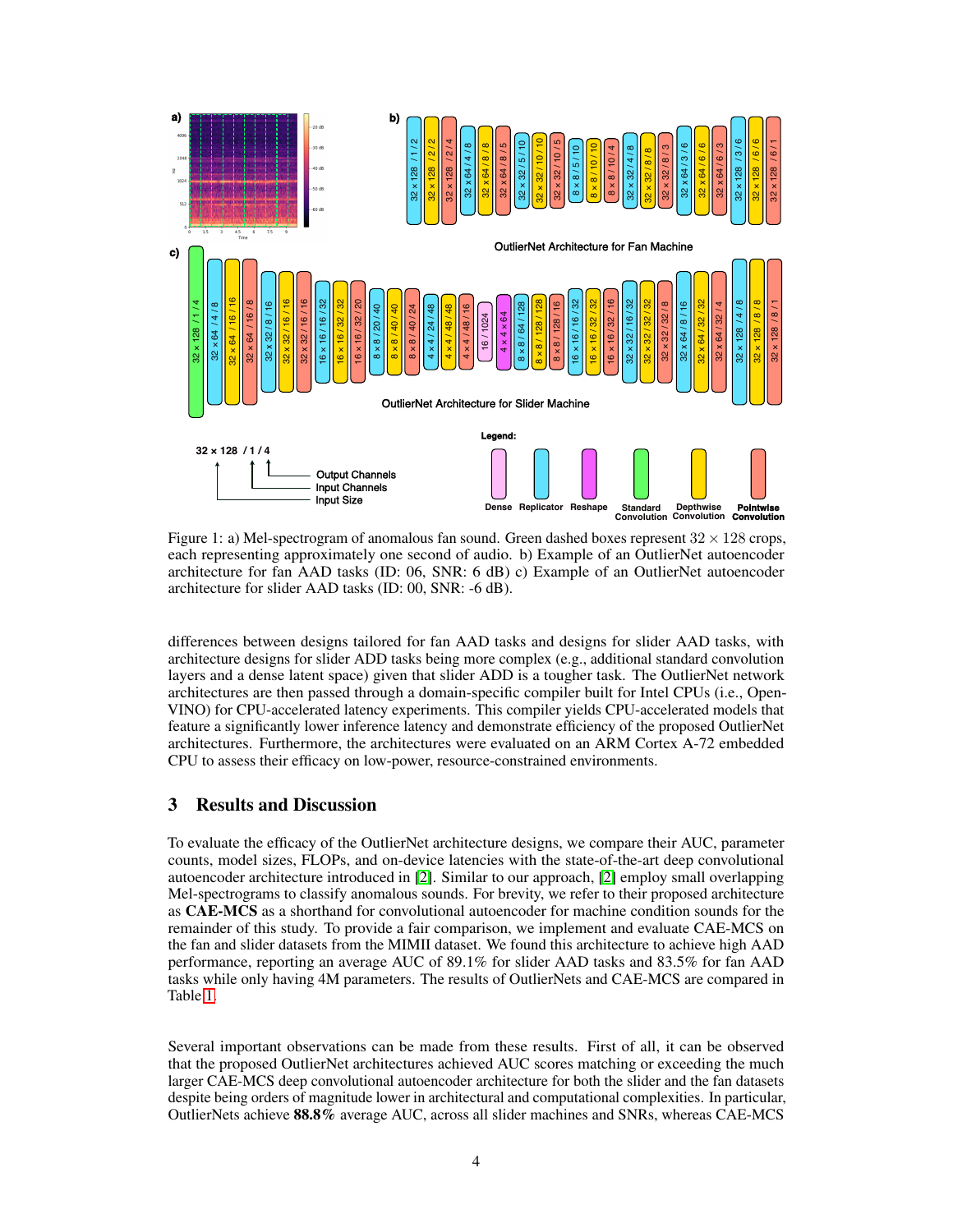<span id="page-4-0"></span>Table 1: Performance comparison between OutlierNet architectures with the convolutional autoencoder architecture in [\[2\]](#page-5-1) in terms of AUC, architectural complexity, computational complexity, and on-device latency with ARM Cortex-A72 embedded CPU as well as an Intel Core i5-7600K desktop CPU. These measurements are included in the columns  $ARM (\mu s)$  and *Intel* ( $\mu s$ ). Top half of the table provides a comparison with the Fan machine type whereas the bottom half evaluates the architectures on the Slider machine type.

|                            |                | <b>OUTLIERNETS</b> |                     |                   |                  |                           |            | <b>CAE-MCS</b> |                        |
|----------------------------|----------------|--------------------|---------------------|-------------------|------------------|---------------------------|------------|----------------|------------------------|
| <b>SNR</b>                 | ID             | PARAMS             | <b>SIZE</b><br>(KB) | <b>FLOPS</b>      | ARM<br>$(\mu s)$ | <b>INTEL</b><br>$(\mu s)$ | <b>AUC</b> | <b>AUC</b>     |                        |
| <b>FAN MACHINE TYPE</b>    |                |                    |                     |                   |                  |                           |            |                |                        |
| $6\overline{DB}$           | $00\,$         | 2,028              | 7.9                 | 7.33M             | 11.62            | 0.530                     | 87.0%      | 83.8%          |                        |
| 6 <sub>DB</sub>            | 02             | 907                | 3.5                 | 3.63M             | 7.156            | 0.379                     | 98.7%      | 98.7%          |                        |
| 6 <sub>DB</sub>            | 04             | 3,055              | 11.9                | 10.6M             | 12.445           | 0.623                     | 96.6%      | 93.8%          |                        |
| 6 <sub>D</sub> B           | 06             | 686                | 2.7                 | 2.87M             | 7.601            | 0.366                     | $100.0\%$  | 99.8%          |                        |
| 0 <sub>D</sub> B           | 0 <sub>0</sub> | 2.992              | 11.7                | 10.3M             | 18.149           | 0.570                     | 62.2%      | 62.7%          | <b>4M PARAMS</b>       |
| 0 <sub>D</sub> B           | 02             | 1,067              | 4.2                 | 4.18M             | 12.305           | 0.414                     | 91.9%      | $92.7\%$       | $7.7 \ \mu s$ Intel    |
| 0 <sub>D</sub> B           | 04             | 1,025              | 4.0                 | 4.19M             | 12.783           | 0.426                     | 79.7%      | 82.1%          | $78.2 \ \mu s$ ARM     |
| 0 <sub>D</sub> B           | 06             | 861                | 3.4                 | 3.39M             | 12.847           | 0.382                     | 99.6%      | 99.0%          | <b>15MB MODEL SIZE</b> |
| $-6$ DB                    | 00             | 6,840              | 26.7                | 22.9M             | 15.639           | 0.746                     | 51.5%      | $54.5\%$       |                        |
| $-6$ DB                    | 02             | 2,892              | 11.3                | 10.5M             | 19.074           | 0.616                     | 70.6%      | 77.4%          |                        |
| $-6$ DB                    | 04             | 1,826              | 7.1                 | 6.48M             | 16.372           | 0.483                     | 61.1%      | 63.9%          |                        |
| $-6$ DB                    | 06             | 2,919              | 11.4                | 10.1M             | 17.724           | 0.577                     | $96.7\%$   | 93.4%          |                        |
|                            |                |                    |                     |                   |                  | <b>AVERAGE AUC</b>        | 83.0%      | 83.5%          |                        |
| <b>SLIDER MACHINE TYPE</b> |                |                    |                     |                   |                  |                           |            |                |                        |
| 6 <sub>DB</sub>            | 00             | 21,781             | 85.1                | 4.63M             | 10.513           | 0.481                     | 99.4%      | $99.7\%$       |                        |
| 6 <sub>DB</sub>            | 02             | 69,877             | 273.0               | 5.35M             | 10.993           | 0.508                     | 97.0%      | 98.6%          |                        |
| 6 <sub>DB</sub>            | 04             | 58,729             | 229.4               | 5.12M             | 10.842           | 0.473                     | 98.2%      | 97.7%          |                        |
| 6 <sub>DB</sub>            | 06             | 53,705             | 209.8               | 5.11M             | 10.893           | 0.501                     | 91.4%      | 89.6%          |                        |
| 0 <sub>D</sub> B           | 00             | 21,781             | 85.1                | 4.62M             | 10.567           | 0.459                     | 98.9%      | 99.3%          | 4M PARAMS              |
| 0 <sub>D</sub> B           | 02             | 69,877             | 273.0               | 5.35M             | 10.932           | 0.488                     | 88.3%      | 92.8%          | $7.7 \ \mu s$ Intel    |
| 0 <sub>D</sub> B           | 04             | 42,377             | 165.5               | 4.90M             | 10.605           | 0.503                     | 94.1%      | 93.1%          | $78.2 \ \mu s$ ARM     |
| 0 <sub>D</sub> B           | 06             | 58,157             | 227.2               | 5.17M             | 10.758           | 0.498                     | 75.0%      | 72.9%          | <b>15MB MODEL SIZE</b> |
| $-6$ DB                    | $00\,$         | 27,229             | 106.4               | 4.67M             | 10.729           | 0.459                     | 96.4%      | 95.8%          |                        |
| $-6$ DB                    | 02             | 27,229             | 106.4               | 4.67M             | 10.729           | 0.463                     | 78.5%      | 80.6%          |                        |
| $-6$ DB                    | 04             | 57,497             | 224.6               | 5.11M             | 10.748           | 0.473                     | 86.9%      | 84.8%          |                        |
| $-6$ DB                    | 06             | 58,157             | 227.2               | 5.11 <sub>M</sub> | 10.903           | 0.475                     | 61.9%      | 63.7%          |                        |
|                            |                | <b>AVERAGE AUC</b> |                     |                   |                  | 88.8%                     | 89.1%      |                |                        |

achieves 89.1%. Similarly, the proposed OutlierNet architectures achieve 83.0% average AUC for fans while CAE-MCS achieves 83.5%. This demonstrates the effectiveness of a machine-driven design exploration strategy in constructing deep neural network architectures that strikes a strong balance between accuracy and efficiency.

Second, it can be observed that the proposed OutlierNet architectures exhibit very diverse architecture and computational complexities for each of the 24 AAD tasks tested in this study, all tailored around the complexity of the task at hand. Specifically, CAE-MCS has a parameter count of approximately 4 million, whereas the smallest and largest OutlierNets in comparison have 686 parameters (5800 $\times$ fewer) and 70,000 parameters (57× fewer), respectively. Following a similar trend, CPU-accelerated latency experiments on a Intel Core i5-7600K showed that while CAE-MCS achieved an on-chip runtime latency of  $7.7\mu s$ , the fastest and slowest OutlierNets in comparison achieved an on-chip latency of 0.366 $\mu$ s (21× faster) and 0.746 $\mu$ s (∼10.3× faster), respectively.

Third, this difference in inference latency holds even when the models are deployed on an ARM Cortex A-72, a significantly slower and power constrained device when compared to the desktop class Intel Core i5. Specifically, we note that the CAE-MCS model now has a on-device latency of 78 µs while the fastest and slowest OutlierNets achieve 7.2 µs (10.8  $\times$  faster) and 19.1 µs ( $\sim$ 4.1  $\times$  faster). Fourth, the OutlierNet architecture designs exhibit much smaller deployment model sizes than CAE-MCS. Specifically, the CAE-MCS architecture translates to a model size of  $\sim$ 15 MB, which may be impractical to deploy for certain on-device edge scenarios, particularly those leveraging microcontrollers. In contrast, the smallest OutlierNet (at 2.7 KB) can fit within the Static RAM of most microcontrollers whereas the larger OutlierNets are within reach of most higher-end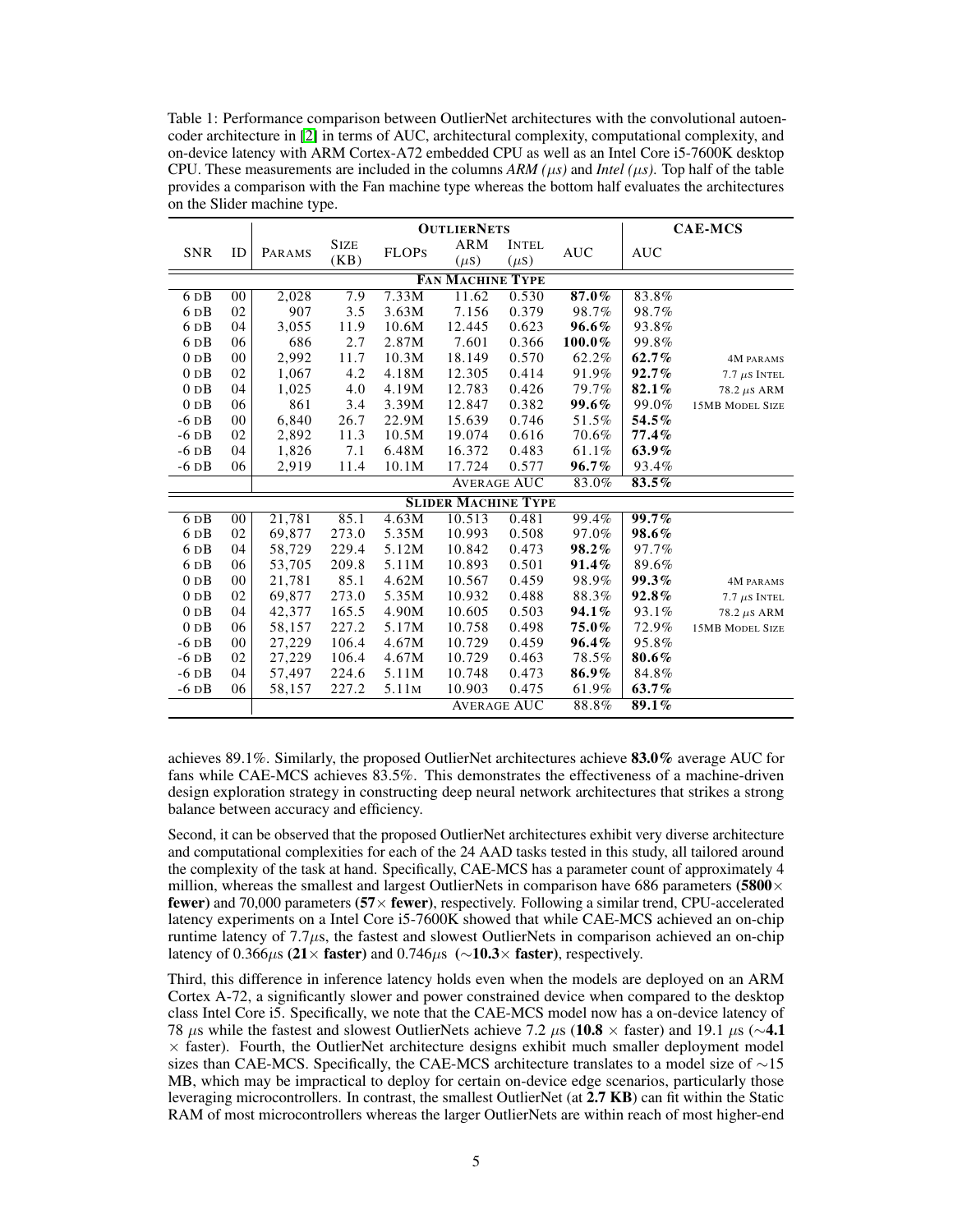microcontrollers such as the STM32F7 series. The low memory requirements and the demonstrated microsecond level on-chip latency on embedded hardware results in systems that can be deployed on factory floors for automated AAD.

## 4 Conclusion

We explored a machine-driven design exploration approach that leverages both human experience and knowledge with the speed and meticulousness of a machine to produce highly compact deep convolutional autoencoder architectures tailored for the purpose of AAD on embedded devices. The resulting OutlierNets possess parameter counts ranging from 686 to 69,877, which translate to model sizes of 2.7 KB to 273 KB. With such low resource requirements, these models can fit within the SRAM of many microcontrollers available today. Despite extremely low complexities, OutlierNets match or exceed the AUC of a much larger convolutional autoencoder architecture while exhibiting microsecond scale latency on embedded hardware. As future work, we aim to study the types of architectures that can be created using machine-driven design exploration with other machine operating sound types, and study design exploration considerations tailored for even lower-power microcontrollers to facilitate compact and real-time AAD on edge devices.

## References

- <span id="page-5-0"></span>[1] H. Purohit, R. Tanabe, K. Ichige, T. Endo, Y. Nikaido, K. Suefusa, and Y. Kawaguchi, "MIMII Dataset: Sound Dataset for Malfunctioning Industrial Machine Investigation and Inspection," *arXiv*, 9 2019. [Online]. Available:<http://arxiv.org/abs/1909.09347>
- <span id="page-5-1"></span>[2] A. Ribeiro, L. M. Matos, P. J. Pereira, E. C. Nunes, A. L. Ferreira, P. Cortez, and A. Pilastri, "Deep Dense and Convolutional Autoencoders for Unsupervised Anomaly Detection in Machine Condition Sounds," *arXiv*, 6 2020. [Online]. Available:<http://arxiv.org/abs/2006.10417>
- <span id="page-5-2"></span>[3] R. Müller, F. Ritz, S. Illium, and C. Linnhoff-Popien, "Acoustic Anomaly Detection for Machine Sounds based on Image Transfer Learning," *arXiv*, 6 2020. [Online]. Available: [http://arxiv.org/abs/2006.03429http://dx.doi.org/10.5220/0010185800490056](http://arxiv.org/abs/2006.03429 http://dx.doi.org/10.5220/0010185800490056)
- <span id="page-5-3"></span>[4] Y. Koizumi, S. Saito, H. Uematsu, N. Harada, and K. Imoto, "ToyADMOS: A dataset of miniature-machine operating sounds for anomalous sound detection," in *IEEE Workshop on Applications of Signal Processing to Audio and Acoustics*, vol. 2019-Octob. Institute of Electrical and Electronics Engineers Inc., 10 2019, pp. 313–317.
- <span id="page-5-4"></span>[5] T. B. Duman, B. Bayram, and G. İnce, "Acoustic Anomaly Detection Using Convolutional Autoencoders in Industrial Processes," in *Advances in Intelligent Systems and Computing*, vol. 950. Springer Verlag, 2020, pp. 432–442. [Online]. Available: [http://link.springer.com/10.1007/978-3-030-20055-8\\_41](http://link.springer.com/10.1007/978-3-030-20055-8_41)
- <span id="page-5-5"></span>[6] B. Bayram, T. B. Duman, and G. Ince, "Real time detection of acoustic anomalies in industrial processes using sequential autoencoders," *Expert Systems*, vol. 38, no. 1, p. e12564, 1 2021. [Online]. Available:<https://onlinelibrary.wiley.com/doi/10.1111/exsy.12564>
- <span id="page-5-6"></span>[7] M. Meire and P. Karsmakers, "Comparison of Deep Autoencoder Architectures for Realtime Acoustic Based Anomaly Detection in Assets," in *Proceedings of the 2019 10th IEEE International Conference on Intelligent Data Acquisition and Advanced Computing Systems: Technology and Applications, IDAACS 2019*, vol. 2. Institute of Electrical and Electronics Engineers Inc., 9 2019, pp. 786–790.
- <span id="page-5-7"></span>[8] K. He, X. Zhang, S. Ren, and J. Sun, "Deep residual learning for image recognition," in *Proceedings of the IEEE Computer Society Conference on Computer Vision and Pattern Recognition*, vol. 2016-Decem. IEEE Computer Society, 2016, pp. 770–778. [Online]. Available:<http://image-net.org/challenges/LSVRC/2015/>
- <span id="page-5-8"></span>[9] A. Krizhevsky, I. Sutskever, and G. E. Hinton, "Imagenet classification with deep convolutional neural networks," *Advances in neural information processing systems*, vol. 25, pp. 1097–1105, 2012.
- <span id="page-5-9"></span>[10] C. Banbury, C. Zhou, I. Fedorov, R. M. Navarro, U. Thakker, D. Gope, V. J. Reddi, M. Mattina, and P. N. Whatmough, "Micronets: Neural network architectures for deploying tinyml applications on commodity microcontrollers," 2021.